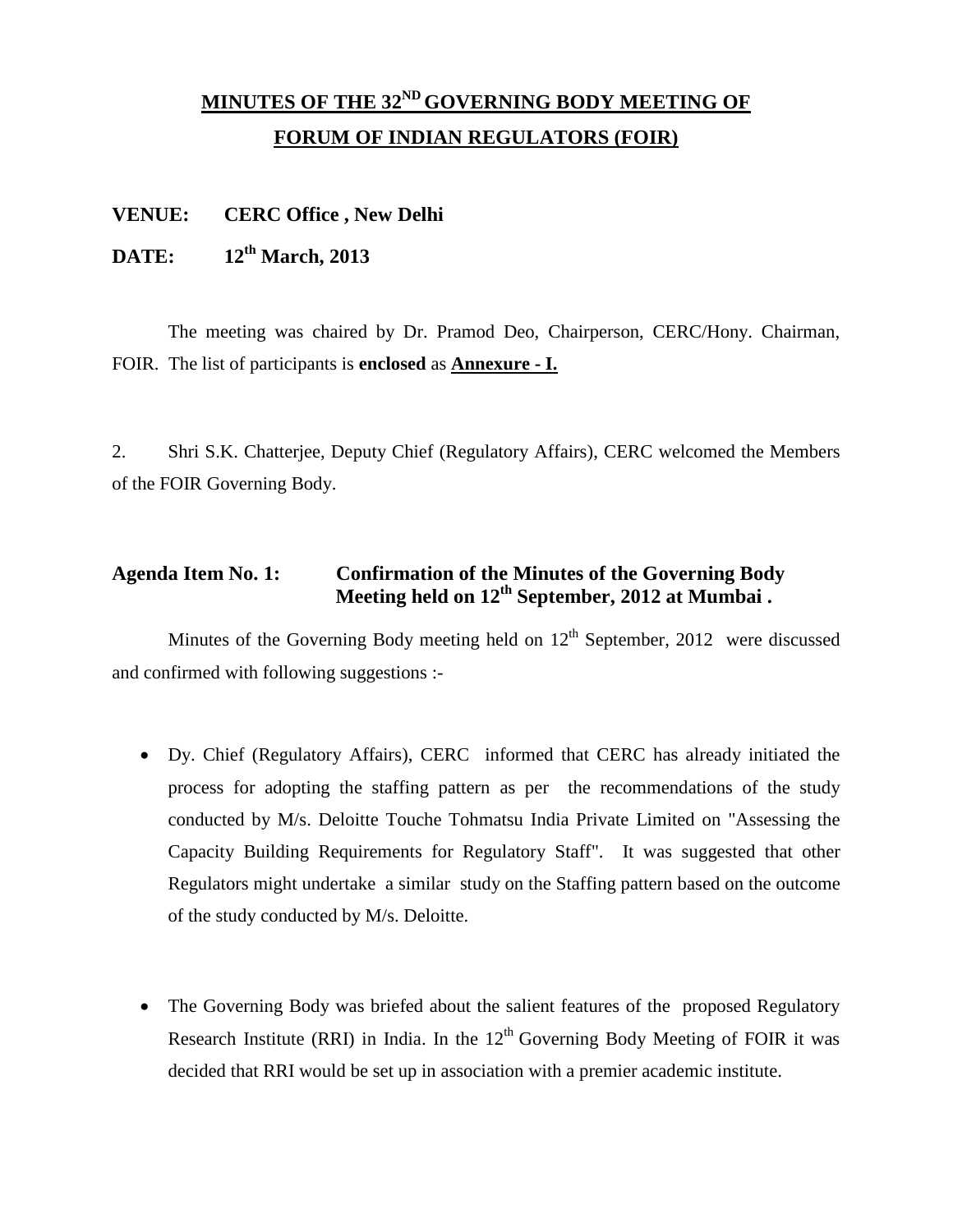### **Agenda Item No. 2: Discussion on the Proposal of Setting Up a Regulatory Research Institute.**

Dy. Chief (Regulatory Affairs) informed that as per the decision taken in the  $31<sup>st</sup>$ Governing Body Meeting, FOIR had prepared a Concept Note on setting up of a RRI and invited Expression of Interest (EoI) from reputed academic institutes in India like Indian Institute of Management (IIMs), Indian Institute of Technology (IIT), Management Development Institute (MDI), Administrative Staff College of India (ASCI), The Energy and Resources Institute (TERI), Delhi School of Economics (DSE) etc. for setting up RRI.

There was a consensus that initially RRI would function for the entire energy sector including Power Sector and subsequently would include other infrastructure sectors such as major ports, airports, highways etc.

ASCI and TERI had submitted the technical bids for setting up of a RRI. Both the agencies presented their proposal before the Governing Body.

The Governing Body noted the proposals of the two institutions. After discussion, it was decided that the FOIR Secretariat should give a notice of another three weeks inviting EoI to explore if some other institutes are also interested in the proposal of FOIR. The institutes which have already applied need not apply again. The Governing Body will take a final view on the issue after considering all such proposals received including the proposals received so far.

The meeting ended with vote of thanks to the Chair.